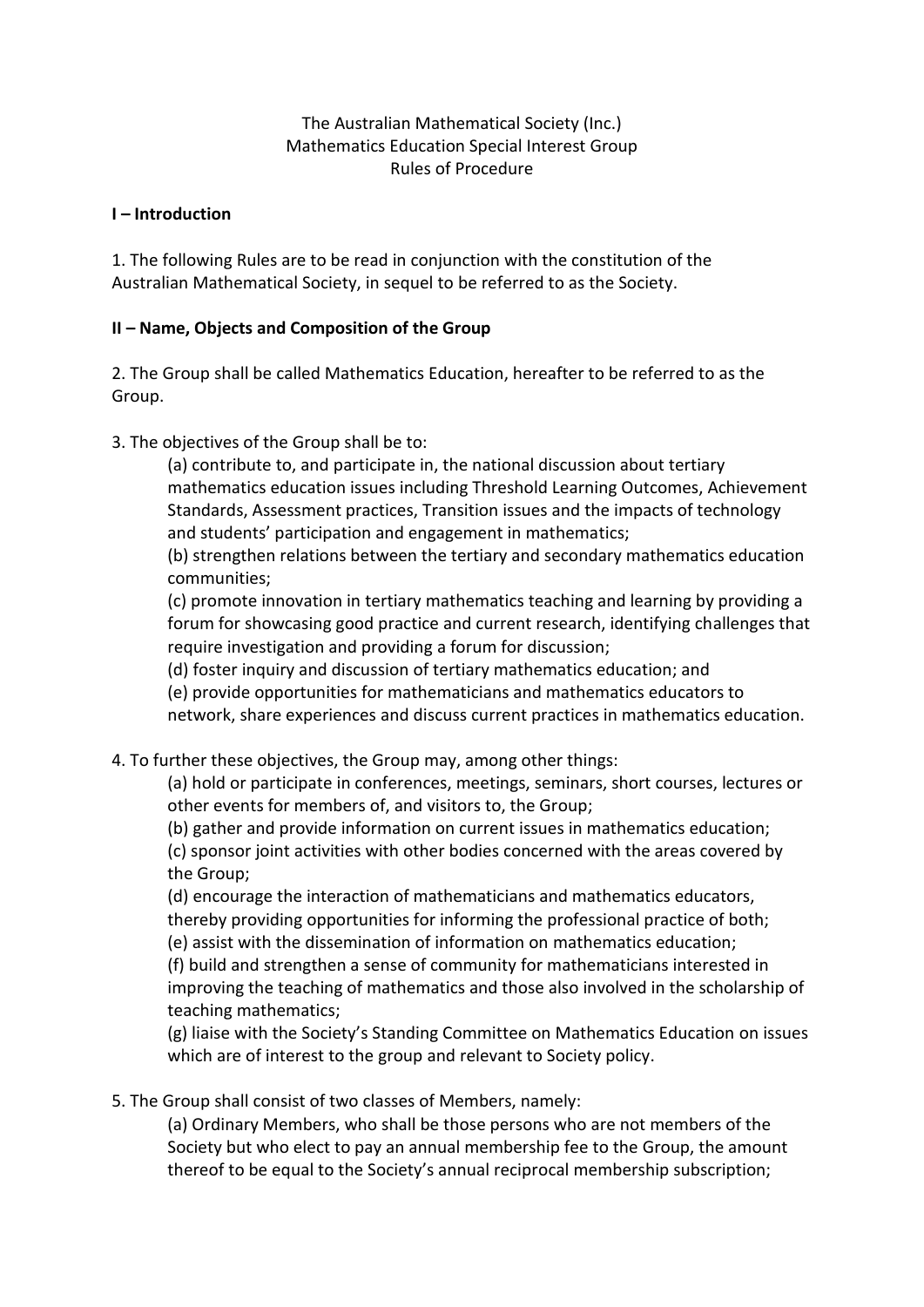(b) Dual Members, who shall be those members of the Society who request membership of the Group and who pay an annual capitation fee to the Group, to be determined from time to time by the Group.

#### **III – Officers and Executive Committee**

6. The Executive Committee of the Group shall consist of Members of the Group, with its composition subject to the provisions of Paragraph 8.

7. The Officers of the Group shall be a Chair, a Secretary and a Treasurer, all of whom shall be Dual Members of the Group.

8. The group will commence with an interim Executive Committee, in order to establish the group and build membership. The interim Chair and Secretary will be the proposers of the group, Dr Deborah King and Joann Cattlin. Expressions of interest will be sought for an interim Treasurer at the 2015 AustMS meeting. The first full election for the Executive Committee will be held in January 2017, to allow for processing of memberships in 2016 and establish a formal voting membership for the group.

9. The Executive Committee of the Group shall consist of the Officers abovementioned and two further elected Members who shall be called Ordinary Members of the Executive Committee. At least half of the Ordinary Members of the Executive Committee shall be Dual Members of the Group. The President of the Society or the President's nominee shall be an ex officio member of the Executive Committee.

10. The Executive Committee shall manage the business of the Group and shall act to further the objectives of the Group.

11. The Executive Committee of the Group must seek approval from the Council of the Society for the annual budget and the financial arrangements for any major undertaking.

12. The Chair or the Chair's nominee shall preside at all meetings of the Executive Committee. Three members of the Executive Committee shall constitute a quorum.

13. The Secretary shall keep a record of the activities of the Group and the Executive Committee, shall be responsible for the conduct of ballots, and shall do all such things for the use and service of the Group as appertains to this office, including the annual submission of a written report on the activities of the Group to both the Executive Committee of the Group and the Council of the Society.

14. The Treasurer shall collect and receive all funds on account of the Group (from the beginning of 2016) and shall deposit the same in an interest bearing Society Account established in the name of the Group. Payments from this Account shall be made by cheques signed by the Treasurer and one other person nominated by the Committee. The Treasurer shall keep true accounts of the sums of money received and expended by the Group and shall annually submit a financial statement to both the Executive Committee of the Group and the Council of the Society. The annual financial statement shall be made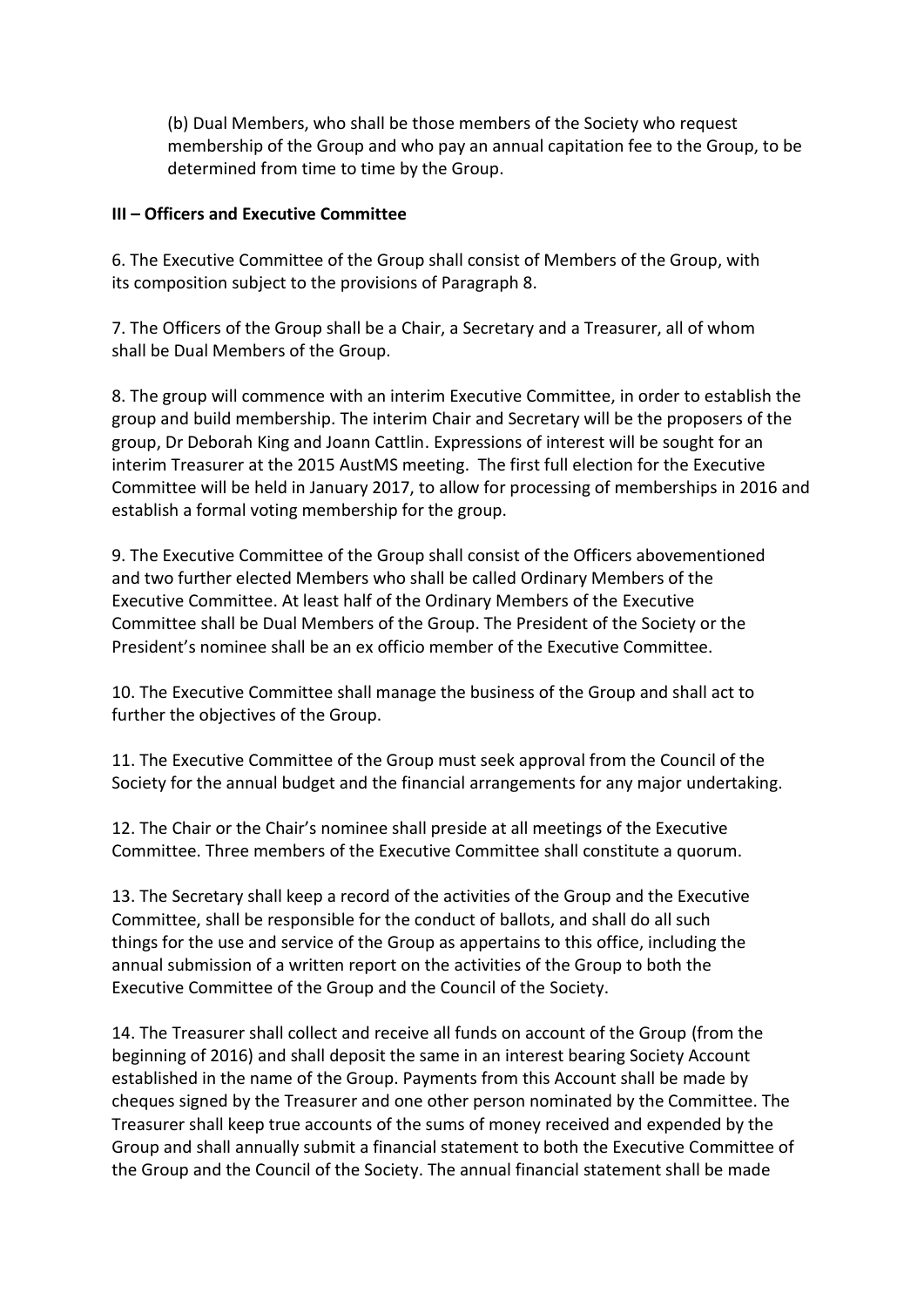available to any Member of the Group on request.

15. (a) All members of the Executive Committee shall act in an honorary capacity. (b) The Group may, from time to time, invite distinguished mathematicians to act as (honorary) Patrons of the Group.

#### **IV – Meetings**

16. The Executive Committee of the Group shall organise as it sees fit such meetings, conferences and seminars in furtherance of the objects of the Group.

17. (a) Where fees are to be charged to cover expenses involved in the organisation and conduct of such meetings, conferences and seminars, Members of the Group may pay a discounted fee as determined by the Executive Committee.

(b) In matters relating to attendance at meetings the Group shall extend appropriate courtesies, as determined by the Executive Committee, to Honorary Members of the Society.

(c) In matters relating to publications of the Group, the Group shall extend appropriate courtesies, as determined by the Executive Committee, to Institutional Members of the Society.

#### **V – Ballots and Elections**

18. Positions on the Executive Committee shall be declared vacant on January 31 of every second calendar year (beginning in January 2017).

19. The Executive Committee of the Group shall be elected for a period of two years by members of the Group.

20. Such elections abovementioned shall be by postal or electronic ballot, the Returning Officer to be appointed by the Executive Committee.

21. The Returning Officer shall notify in writing each Member of the Group of the call for nominations for Officers and Ordinary Members of the Executive Committee; this notification shall be given by October 31 of each election year.

22. Nominations for any or all of the Offices and Seats to be filled may be made by any two Members who are entitled to vote at the ensuing election, provided that the persons nominated are entitled to vote at the ensuing election and that the nominations are received by the Returning Officer no later than November 30.

23. Following the closure of nominations, the Returning Officer shall conduct a postal or electronic ballot which shall close by December 31.

24. Retiring Officers and Members of the Executive Committee shall be eligible for reelection to any position on the incoming Executive Committee.